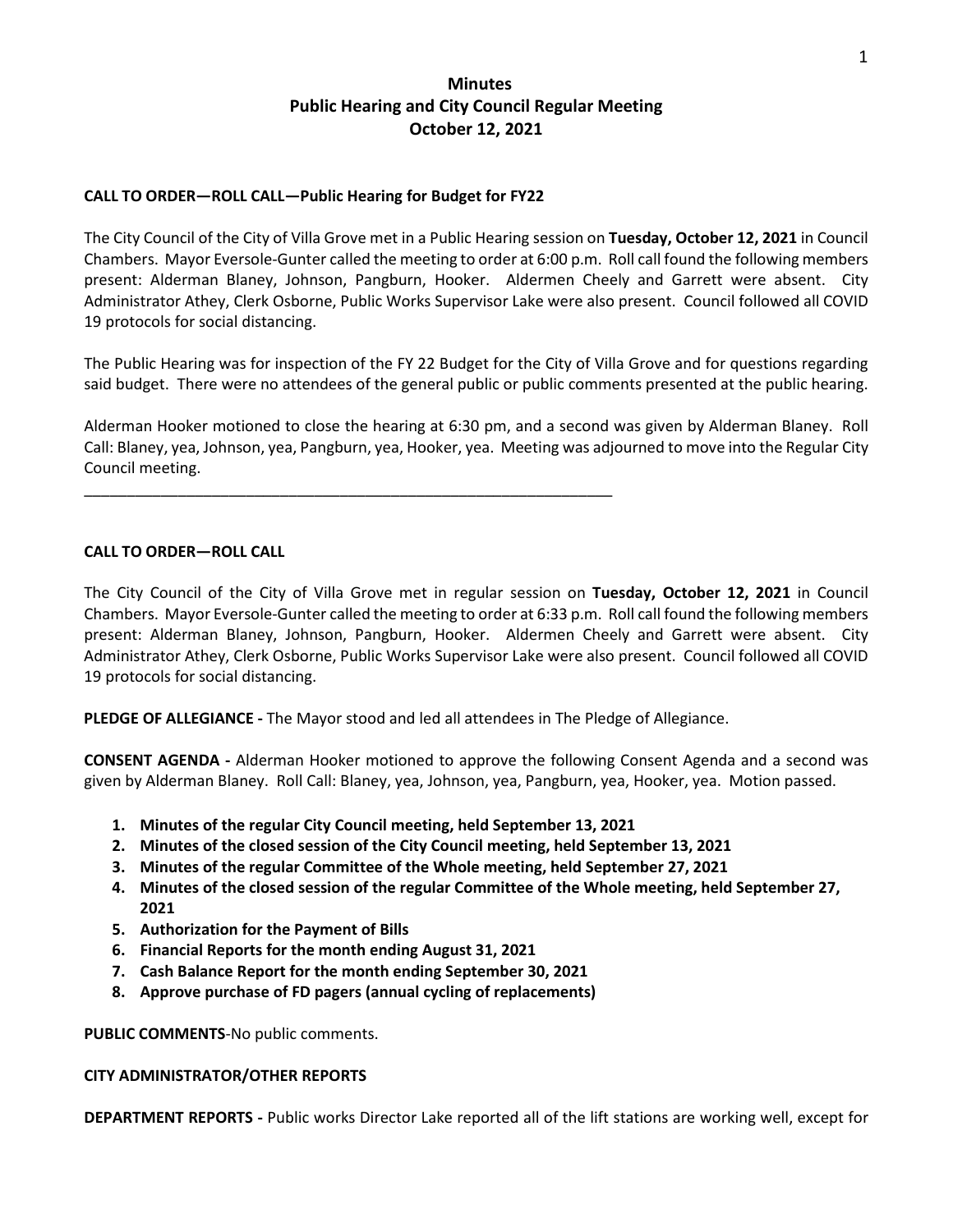### **Minutes Public Hearing and City Council Regular Meeting October 12, 2021**

Adams Street which is still undergoing modifications. McCoy subdivision has drainage issues from the recent rains, mostly on Ruby Street. F-G Engineer Kieser and PW Director Lake met and concluded the ditches need to be repaired by recutting them as soon as possible. Over time the ditches have filled with soil and closed off the drainage pipes. This issue needs to be addressed soon.

**CITY ADMINISTRATOR REPORT -** Jacki Athey reported: the draft of the audit has been received. The TIF report has been compiled for the Streetscape Grant application. She is working with some Employment Agencies to fill the vacant office position.

**MAYORAL REPORT -** Christmas Tree Lighting Festival updates: There will be a decorated Golf Cart Parade with a \$20 entrance fee. Half of the total amount collected will go to the winner, with the other half remaining for the committee. There will be a Craft Bazaar on the Main Street Plaza which will include other activities. There will be a fee for each vendor who sets up a table. The festival will take place Nov. 27, 2021.

#### **BUSINESS**

- **1. Ordinance 2021-MC07—An Ordinance Approving the City of Villa Grove Annual Budget for the Fiscal Year Ending April 30, 2022 (commonly known as the FY22 BUDGET ORDINANCE) -** Alderman Blaney motioned to approve the FY22 Budget Ordinance. Alderman Johnson seconded the motion. Roll Call: Blaney, yea, Johnson, yea, Pangburn, yea, Hooker, yea. Motion passed.
- **2. Ordinance 2021-MC08 - An Ordinance Authorizing the Mayor to Execute the Employment Agreement by the City of Villa Grove for the Position of City Administrator -** Alderman Blaney motioned to approve the Mayor to execute the employment agreement with City Manager. Alderman Johnson seconded the motion. Roll Call: Blaney, yea, Johnson, yea, Pangburn, yea, Hooker, yea. Motion passed.
- **3. Approve IEPA loan disbursement request no. 4 -** Alderman Hooker motioned to approve the IEPA Loan disbursement #4. Alderman Pangburn seconded the motion. Roll Call: Blaney, yea, Johnson, yea, Pangburn, yea, Hooker, yea. Motion passed.
- **4. Approve Cross Construction pay request no. 2 -** Alderman Blaney motioned to pay Cross Construction payment #2 for work completed so far at McCoy. Alderman Johnson seconded the motion. Roll Call: Blaney, yea, Johnson, yea, Pangburn, yea, Hooker, nay. Motion passed.
- **5. Approve purchase of salt spreaders -** Alderman Pangburn motioned to approve the purchase of salt spreaders from Chambana Sales, with the lowest quote of \$11K. Alderman Johnson seconded the motion. Roll Call: Blaney, yea, Johnson, yea, Pangburn, yea, Hooker, yea. Motion passed.
- **6. Approve purchase of swing arm mower for Bobcat -** Alderman Hooker motioned to approve the purchase of a swing arm mower for the Bobcat from Birkey's. Alderman Johnson seconded the motion. Roll Call: Blaney, yea, Johnson, yea, Pangburn, yea, Hooker, yea. Motion passed.
- **7. Approve attendance of Treasurer to annual IMTA Institute (November 14-18) -** Alderman Blaney motioned to approve Treasurer Athey's attendance. Alderman Pangburn seconded the motion. Roll Call: Blaney, yea, Johnson, yea, Pangburn, yea, Hooker, yea. Motion passed.